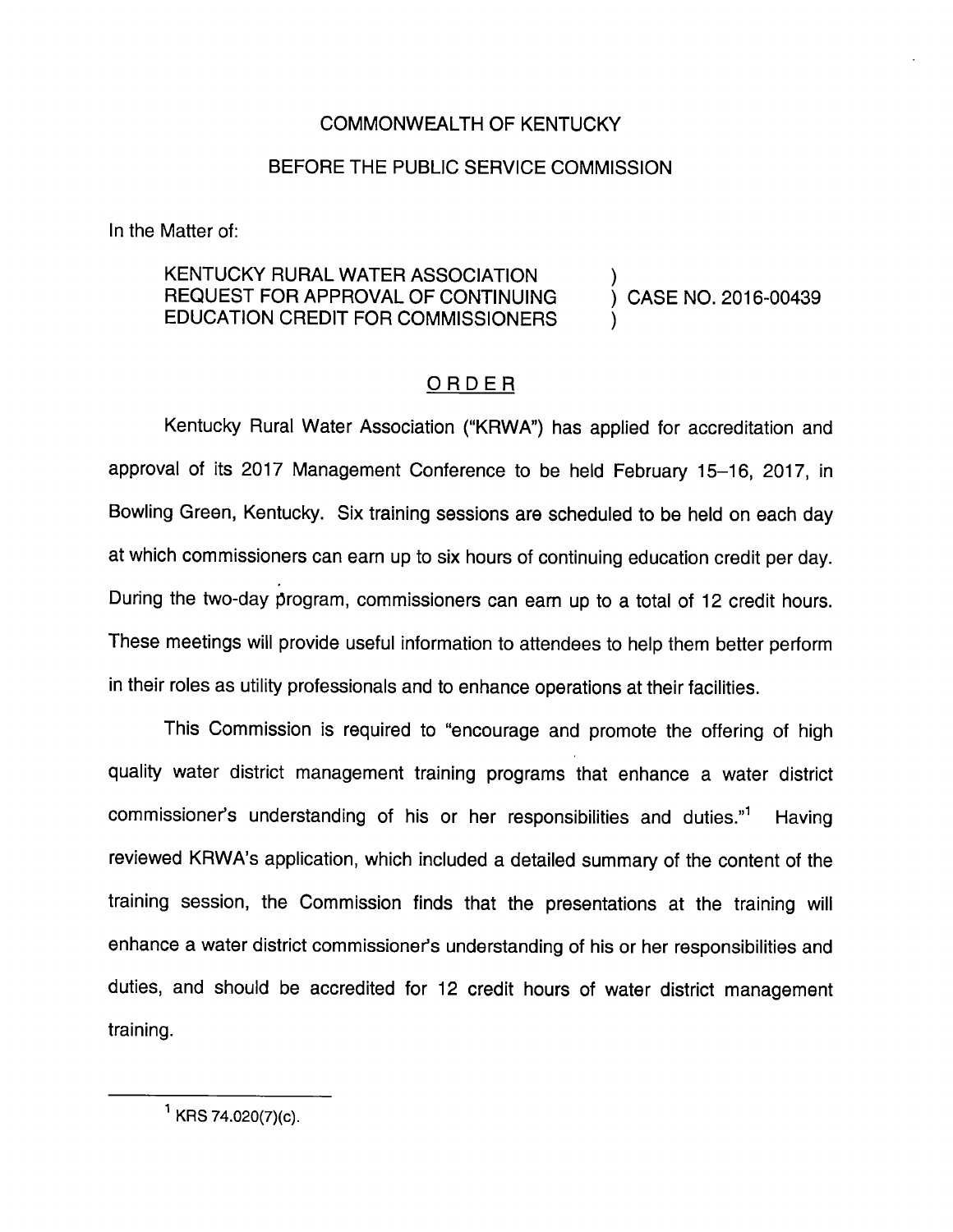IT IS THEREFORE ORDERED that:

1. The presentation at the KRWA 2017 Management Conference to be held February 15-16, 2017, in Bowling Green, Kentucky, is accredited and approved for a maximum of 12 credit hours of water district management training.

2. KRWA shall retain a record of all water district commissioners attending the accredited and approved presentations.

3. No later than 30 days after each presentation, KRWA shall file with the Commission:

a. A sworn statement attesting that the accredited instruction was performed:

b. A description of any changes in the presenters or the proposed curriculum that occurred after KRWA's application;

c. The name of each attending water district commissioner, his or her water district, and the number of hours that he or she attended;

d. A copy of any written material given to water commissioners attending the presentations; and

e. Documents indicating whether the Kentucky Board of Certification of Water Treatment and Water Distribution System Operators approved the training for continuing education credit.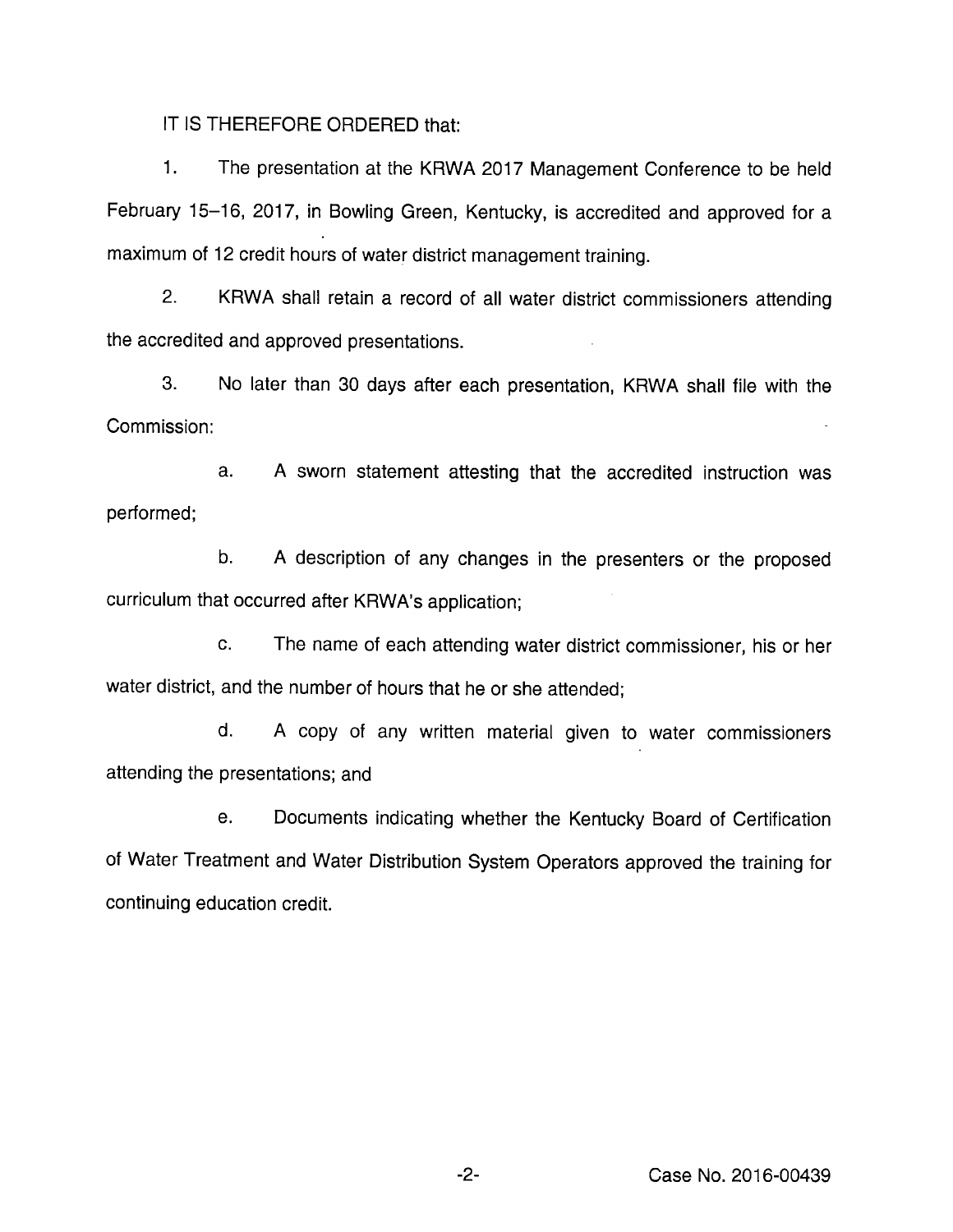By the Commission



ATTEST: Mathews ΩV

**Executive Director** 

Case No. 2016-00439